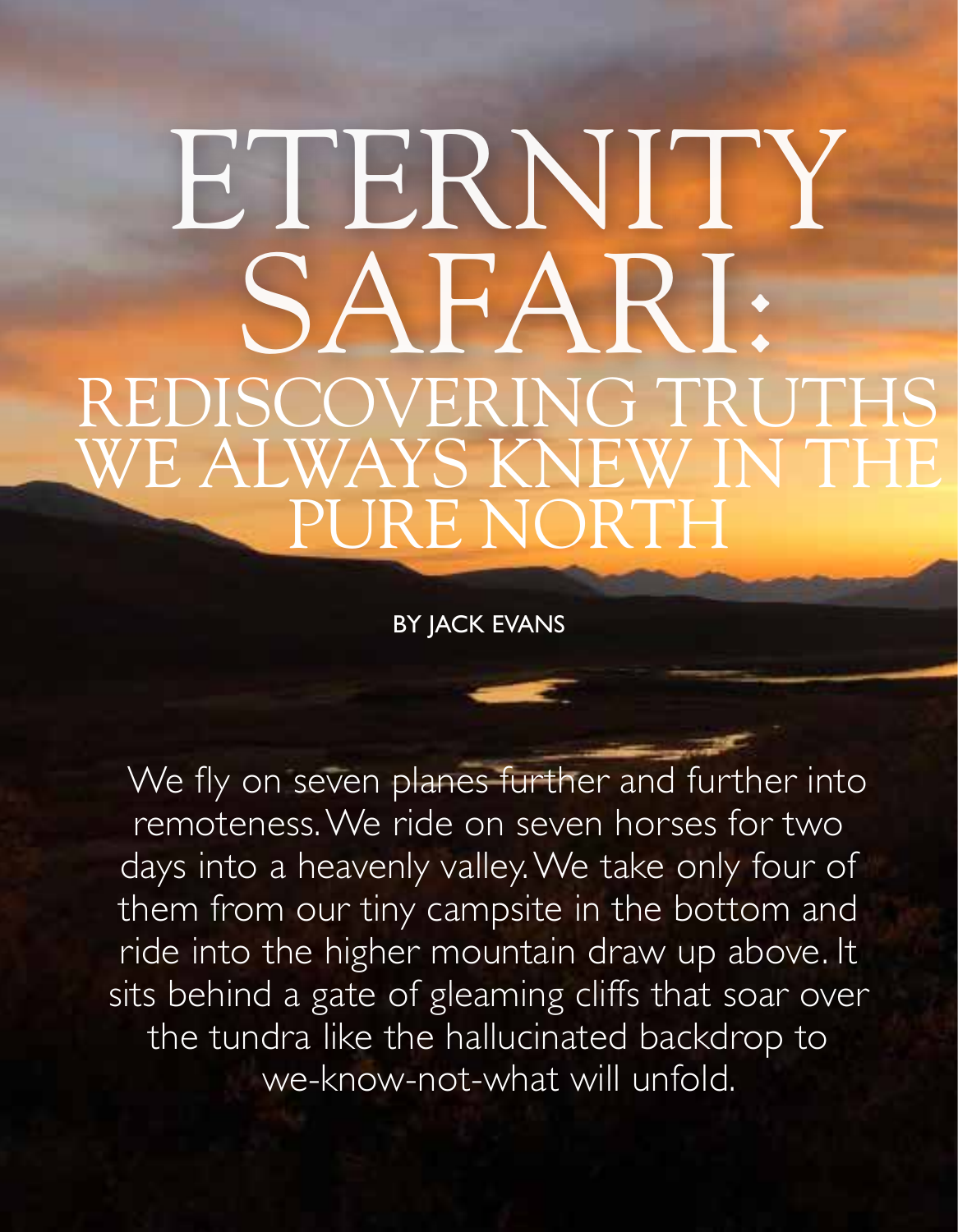## COVER STORY



The air is Northern-blue<br>
the air is Northern-blue<br>
and glassy. Bare sunlight<br>
the Yukon was unrolling before<br>
points down at us. There isn't a he air is Northern-blue and glassy. Bare sunlight points down at us. There isn't a trace of artifice or human hands to be seen. But the second we enter the great mountain dish, we're spotted.

The sheep saw us. We hide into the ground, whispering, excited, rushing. He sits half a mile away. We hold still in the bushes and train our hunting eyes up vertically. We can define the ram in spotting scopes and binoculars: "I think that's him." Logan Young and Joël Potié read his age, his origins, his habits in a whisper. My father and I gaze open-mouthed at the scene.

in the Yukon was unrolling before my eyes like a tour of a city from a dream. But at soon as I hear "I think that's him," it becomes an arena. The megalithic draw we've entered suddenly feels tighter – made only of the space between the sheep and I. He sits like a total regent on a sunlit pedestal, the top of an organ-pipe on the cathedral of a mountain. High rock towers and scree chutes surround him. Six other sheep graze around at all different heights and angles. The ram though, is sitting still, mutely upright, showing ringed horns more beautiful and more commanding than any headdress or crown. He blinks at us from

far and above. I sit in a willow clutch at the bottom of the draw and watch his head turn. He has one clattered, broken horn and another like an ornamental scythe sweeping low under his eye. I've never seen an animal so completely removed from my version of reality on the ground. He's impossibly wild, different, and distant – an ultimate prey animal with magnified vision and an ethereal resilience to the heights and winds and freezes. He is the leader of his group. He is the color of the clouds. I watch him, incredulous, until I realize, or remember: I want to get up there.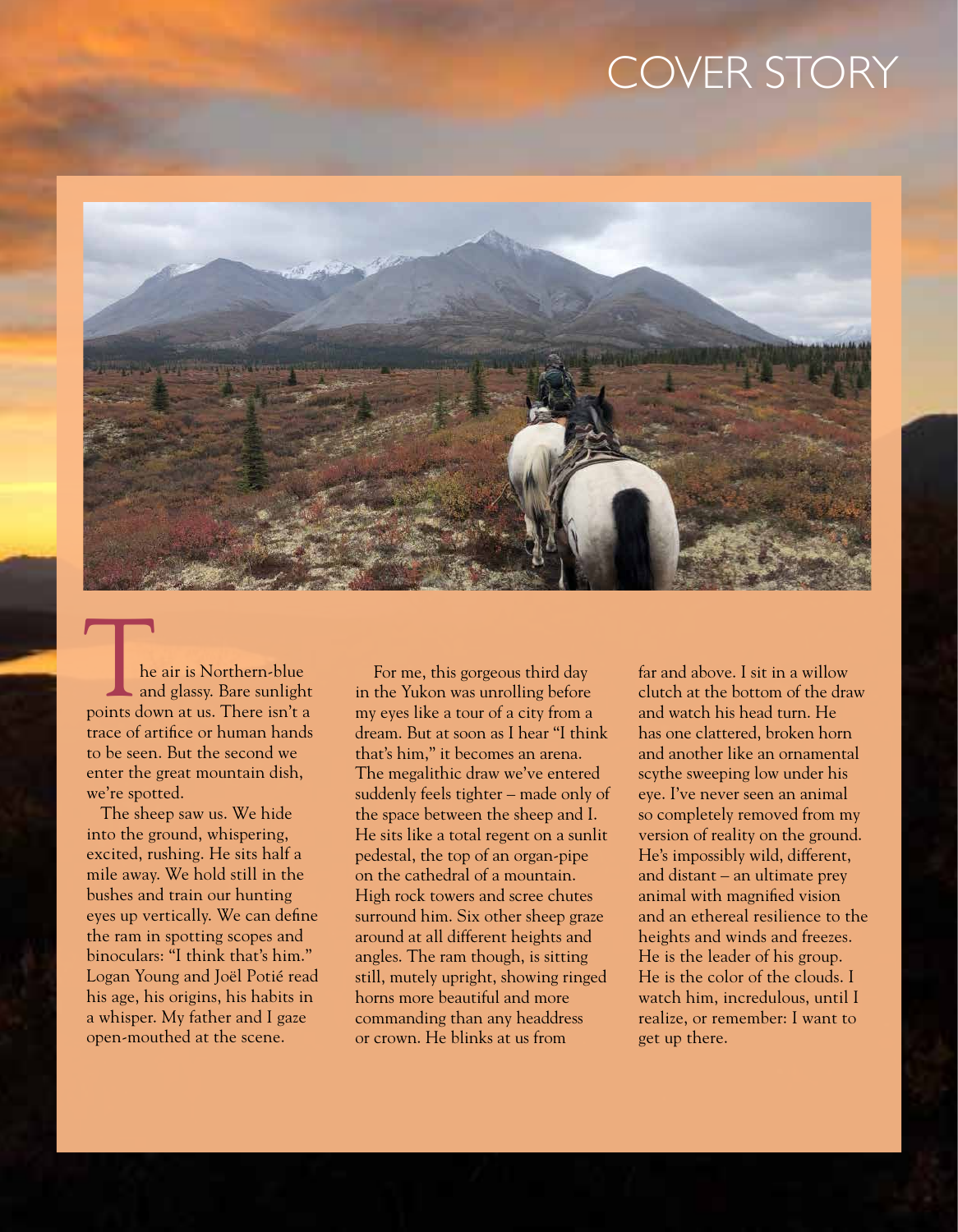

We all four agree, and get started at a crawl.

In all my hunting days, I've never taken up a stalk at this scale. Over six hours, we ascend a vertical stone maze until we're level in the sky with the ram but not close enough. There is an entire valley and a moat to cross to reach their mountain where we can only hope to get a shot directly upwards. Sheep hunting, it occurs to me, is very much over my head. But it is also a flat-out fantasy that I've come here to immerse in and learn. The sheep are stirring as if to leave. We crawl

as fast as we can.

Logan picks the path forward. Joël hangs back with glasses on the ram, signaling to us where his eyes are directed. My father climbs up the mountain behind me. He's sixty now, and of the hundreds of days we've spent in the woods together, this might be the first that I've noticed him move slower than me. I can already tell that this is the most physically extreme hunt I've ever been on, but I know that no matter of spirit will slow my dad down. I can also tell that he and I are already proud of each other – just to be here. The sheep stands up.

Things start moving fast. Logan and I are 450 yards below him. This is a shot I've not taken before – trigonometry I can't figure. My mind whirs. How will we ever get closer than this? I feel the trigger and wonder where the bullet will land. I feel my heartbeat in the trigger. Out of silence, the whole valley explodes. The bullet plunks like a stone from a catapult behind the ram and it takes a step into an unseen escape route in the towers.

Logan and I charge closer, taking advantage of the loud confusion. We stack up prone over a moss-heap. I'm aiming my gun straight upwards. "He'll pop out on that side of the rock," Logan whispers.

"Leftside?" "Right." "Rightside?" "No, the left!"

I have guided hunts and I know the harrowing rush of this momentof-truth strategizing. I know how guesses, distance, judgements, direction and timing all get jumbled in the desperate whispers between hunter and guide as the vital opportunity of a shot looms. We fire questions back and forth to each other. We clarify:

"He'll come out here."

"Okay."

"Get ready."

But the shot is only mine, and I am not as well practiced as I suddenly wish I was. The ram steps out. In total contrast to myself, he looks calm. I fire and miss.

Doubt, that's called. It feels like a big empty landscape in my stomach on which sheep run off and the sun sets. I am hyperaware of my incomplete confidence. We run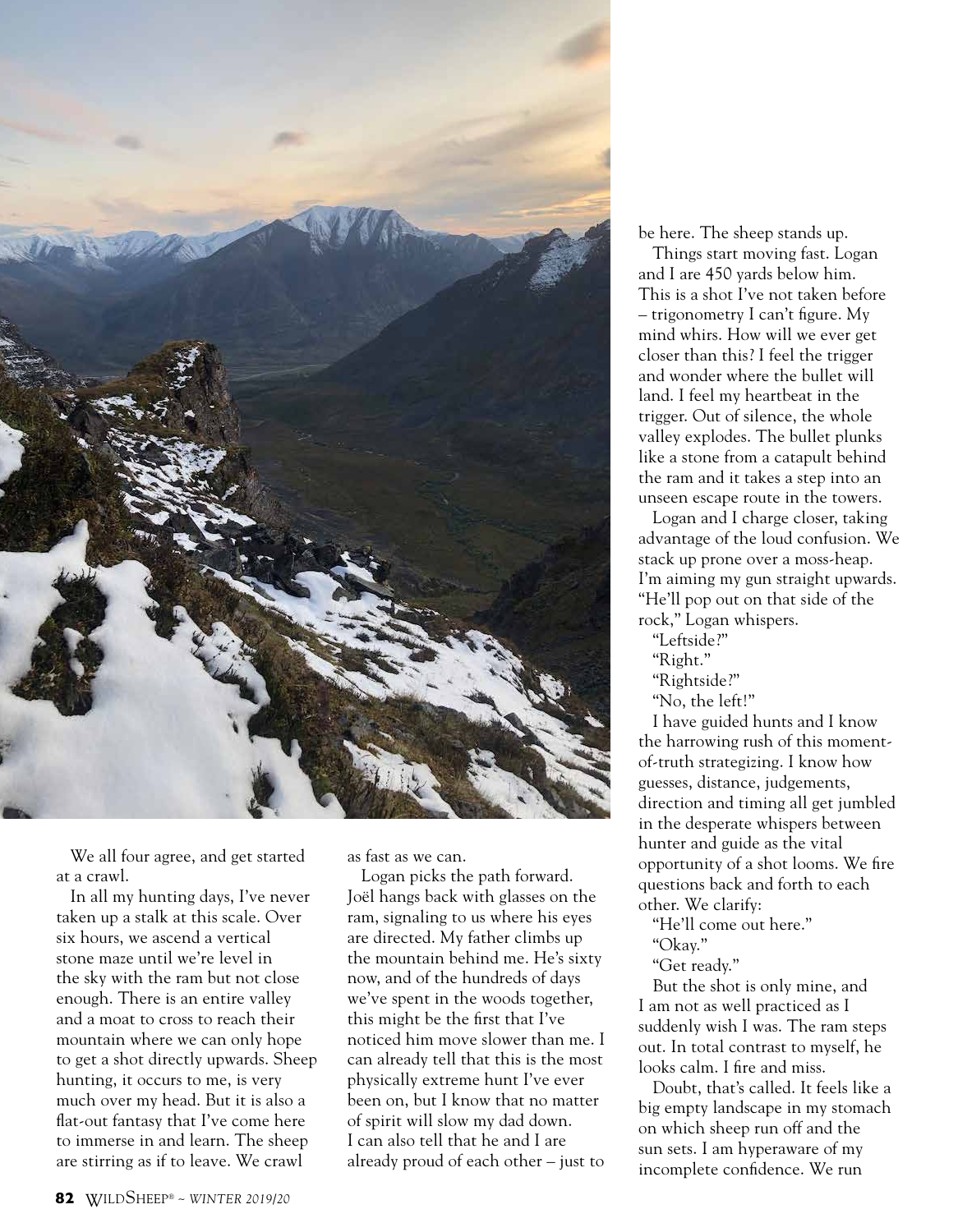forward again.

To me, a good shot requires intent. We line up a third effort on the ram. I envision the coup stick. I see the animal through the scope and want to touch it on the heart. Now, the calculation of drop and windage goes to the periphery of my mind. He appears angled, imperfectly – but it's what I've got. I fire.

"You shot a Fannin sheep brother!" Logan yelps.

"Yeah, once!"

The ram has vanished. Joël and my dad join us as we rush up the sheep's mountain until we can't breathe. What follows is a rushing mountain chase after the ram. I am sad and scared to have not killed him in a single shot, but impressed that he has taken me up to his terrain. We climb the towers, exhausted, and



follow him around the corners of the rock formations all lit up in evening orange. We lose some hope, then glimpse him again and catch him on a slope a thousand yards above the valley bottom. It is an overwhelming scene. I finish the kill and shed a tear when I hold this sky animal, like an eagle, in my hands by his crowning, life-defining horns.

We carry him off the mountain



in the dark, all of us battered, exhausted, and tie his meat and hide to the horses to ride them out under the dizzying spangle of the Northern Lights. They flash green above us, and I wonder what kind of beautiful world I've arrived in.

\*\*\*

At noon the next day I lay crumpled by the campfire. My dad staggers out of our tent.

"Today is officially: Robert Service Day," he declares. "We are not doing anything."

My dad and I have planned this great immersion for years. We aim to hunt sheep, moose, bear, caribou, wolf and pray to hunt wolverine. We'll travel by horseback and forget our worries of the modern world. We'll be like Mongols. For both of us, hunting is where essences of lives concentrate – ours and animals'. We do it for the disruption, and beauty, of confrontations within nature as it is. Killing is hardly the point of it for either of us – we came to spend three weeks just open to it all – so we celebrate the randomly-chosen Yukon poet's day by carving the ribs of the sheep. By the time they're smoked I somehow feel like I've been here for years.

The four of us are camped out on the lush tundra of the Little Wind River Valley. It is the untouched, gorgeous centre of my friend Logan's Midnight Sun Outfitting concession. We spend our days exploring it with our eyes up, to the highest heights. We ride silently through spruce-tree cities. We cross rivers in their shallows where the water is so clear that it just looks like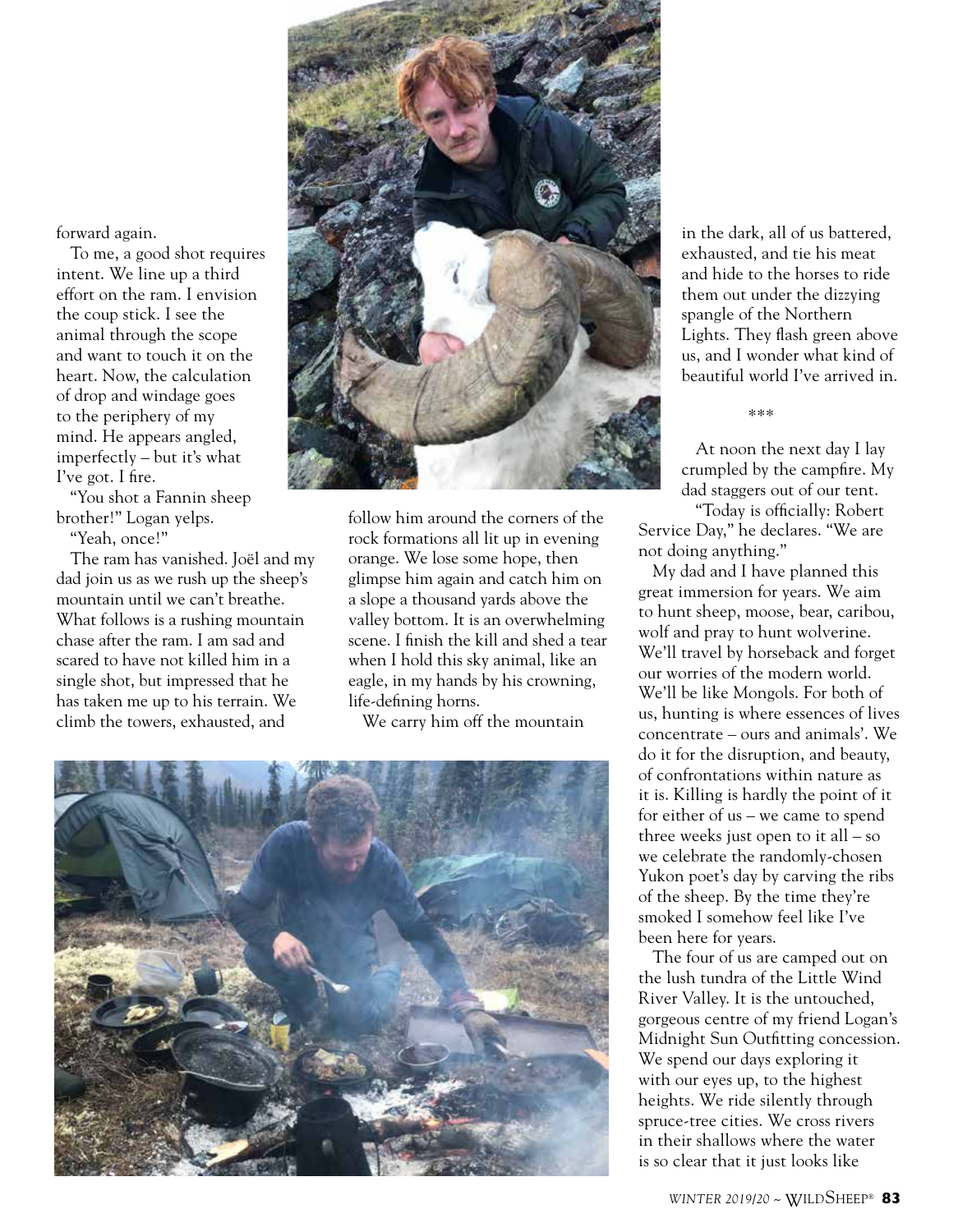

the rocks are shaking. In deeper channels the water is teal, because it brings that color down from the sky. Or at least that's the way things start to make sense to me here – not really by reasoning, but in the way the world appears as it's fed to me. I understand how native North Americans created such colorful mythologies to orient their lives. Without a book, a theory, or a voice sunlight – from a mile away we can see its spiral and mass. This stalk, as slow and concentrated as the last, is all the more hair-raising for the animal at stake. He hears our human noise and alerts at the critical moment. Spotting for my dad, I watch the ram stand up and loom over him just before the shot cracks. I can only imagine the face he saw in the scope. Tomorrow will be Jack



to tell you otherwise, what you make of things becomes more important than what can be proven about them.

For me, every second of this mostly-silent journey contains so much to learn. On the fifth day, we find a gigantic sheep around the mountain corner from our last encounter. Its horns beam in the

London Day, and we will spend it in quiet, deeply contented celebration of this sheep.

\*\*\*

On the eighth morning, Joël and I are hanging meat from a spruce pole when a female moose crashes into the lake beside us. We crane

our necks to see around her. A white and a black wolf glare at her disdainfully from the shore, then disappear. We hear a ghostly chorus of young wolves crying a few minutes later. It is a pure and strange sound like I've never heard before. It's musical, but seems to come from another reality.

Two hours later, a whole pack of wolves crosses a ravine in front of us and Joël and I watch the pups play and roll and bite each other. The mother goads them forwards. They're only just at the beginning of their lifelong wanderings. We try to sneak closer, only to have the white she-wolf mother suddenly appear at our side. We lock eyes and she judges us for a long two seconds, before turning and continuing towards infinite mountains to the south. Joël and I head east, smiling. We met with the wolf as unknown beings walking our separate paths in the same wilderness. I gaze out at the expanse she left for, wondering how she chose her path. Wondering how we choose ours.

We ride up the valley over lichenspotted hills patterned like undersea coral. The weather gets slimy and I start to ride with my eyes down – until something bright pulses on the mountain.

A bear. It's barreling huge over the top of a bald hill, two hundred meters above our heads. It is massive, and it sweats silver light as it crosses the whole skyline in three pumping lopes. It totally fills our eyes, and Joel and I cossack-roll off our horses. Binoculars up – it's gone. We lower them. This hunt has already begun. Any bear hunt speaks danger, so our faces are stern. But there's a glimmer of thrill and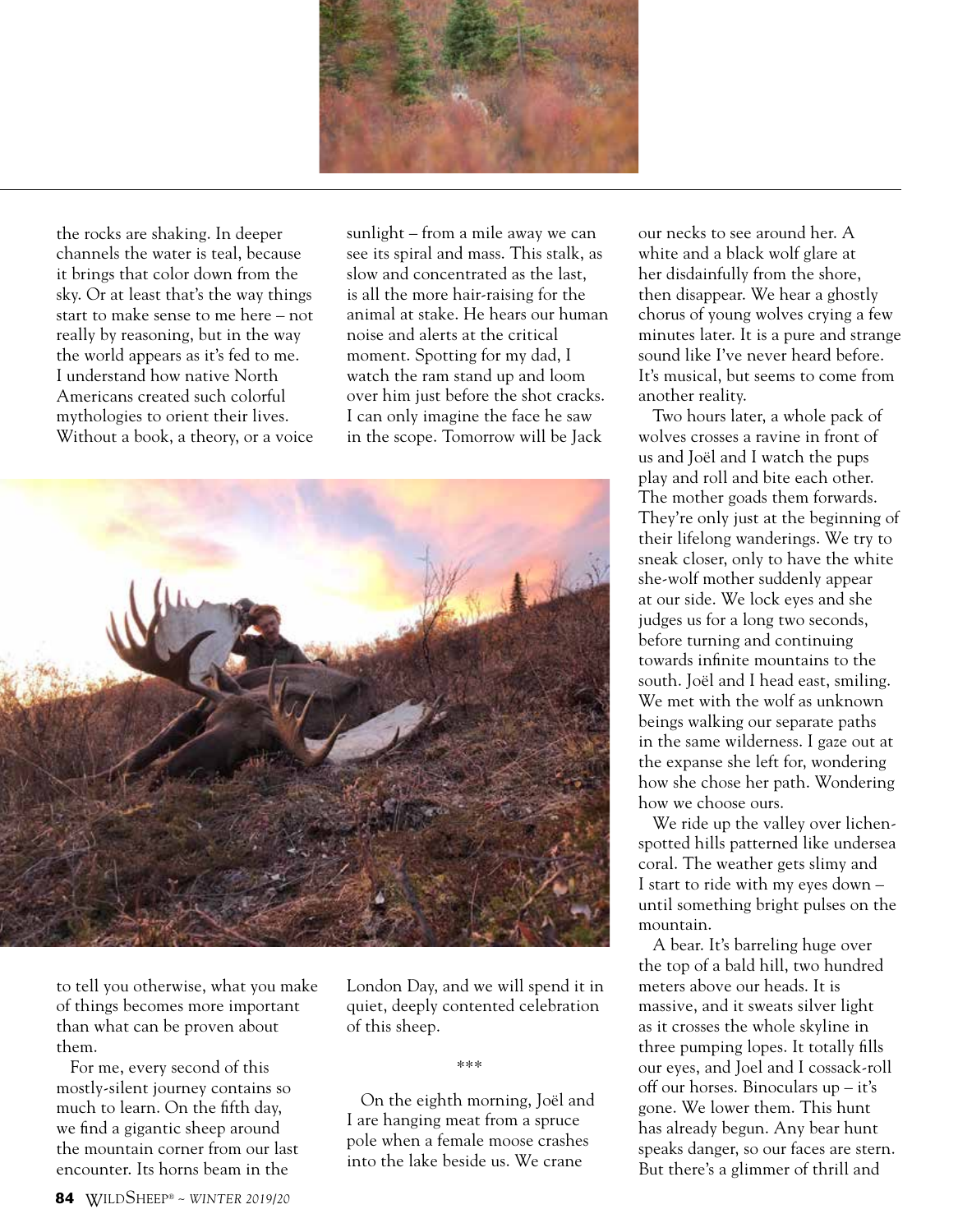This will be a test of our trust together, but even moreso, my trust in myself. That current shakes so much louder than the danger of the beast itself.

the bear's impression left in both of our eyes. We pull rifles out of our scabbards and tie the horses. This will be a test of our trust together, but even moreso, my trust in myself. That current shakes so much louder than the danger of the beast itself. We're climbing the hill.

It is a marathon in twenty minutes. It is a vertical, leg-burning heave straight upwards. We pace out eight huffing steps, then catch our breath. In my head and heart I try to prepare for this ultimate challenge. Bears are the most important animals to me. I deal with fear; I deal with images of the shame of disaster. Disaster could lie just over the hill. But I am in control of that,

I tell myself between gasps.

Joël makes no pretense of the severity. Trusting him, I hide nothing of my effort to mentally focus. By the time we make it up the searing climb I feel locked. I feel concentrated, my inner dialogue rested. My gun is loaded. Joël readies his, because this confrontation is going to be close. The bear could be just right there. One last gain of breath. We fix our angle of approach, and crawl the last few meters. Bigger than I thought: There it is.

The bear moves in the bushes ahead, and its movement is terrifying because it knows we are here and, like bears do, it's looking for us. It finds us and raises its head and turns. It is a dragon; it is every overpowering beast you can imagine and more. It is better than us at everything we are trying to do. So I do my best, and with my rifle I focus, decide, and with massed determination I fire. The bear shudders and turns. I fire again. It goes down. And then it hauls its head up to the sky and I shoot again into its giant neck. It lays down and we are done with the fight.

I am surprised—it went so right, for me. I walk down the slope to meet the bear where it lays, dead or dying. I reach into its hot fur and pull its head around. The light is still in her amber eyes. Blood pulls

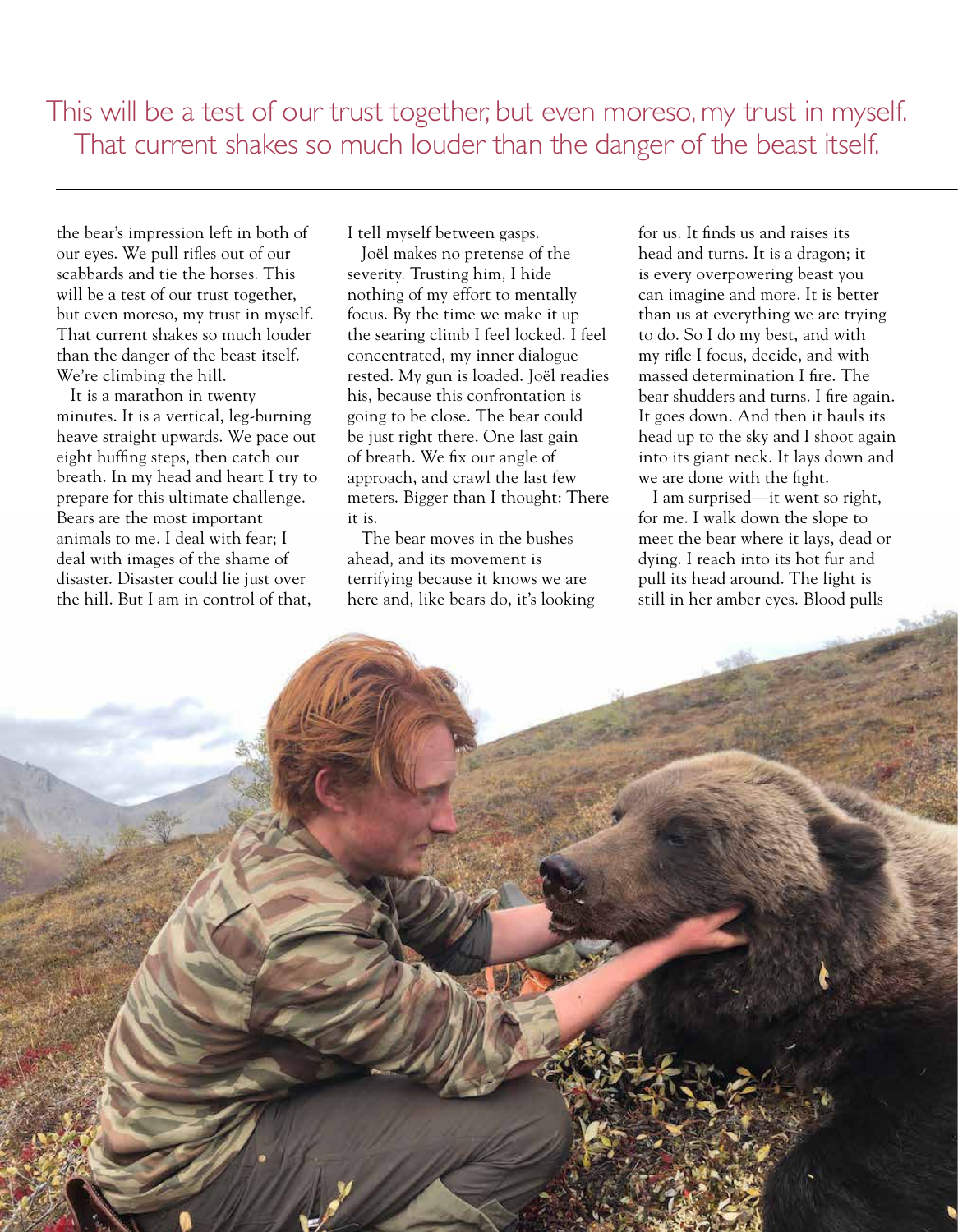Within minutes the bear returned. Standing on his hind feet woofing and popping his teeth, the grizzly was determined to reclaim what he felt was his.

from her pointed nose and streams onto my knees. I look her right in the eyes and my brain pulses and I weep. My heart contracts then feels like it will burst. I look up to Joël in tears and nod, and when I look back the shine in her eyes is gone. I hold her head and bloodied neck to my shoulder, to my chest. She lived a whole, pure, loved and raging life in this place. Where it ends, it turns to me and I become the carrier of

her days. I feel this, in a swell of enormous gratitude like I've never felt before. Not in any church, not with any person. Not even with myself. Taking a handful of snotty blood from her nose I am all praise, inside and out. Silent—the way that she speaks. I sit on this nameless mountain, the way that she lives. I run my whole hand through her hairs.

I feel like I will carry a bit of her bear life, which means little in the worlds of people, but everything to me. And that is a private, secret bonding that cannot be invented or asked for but only claimed out of an embrace of chaos and the currents of love that continually set us on the hunting path. The magnets, God-placed, that pull us towards meetings of violence and bliss and the extremities of life, and death, that are constantly occurring beyond our human walls. What did I choose out of this? Nothing, it seems. I only

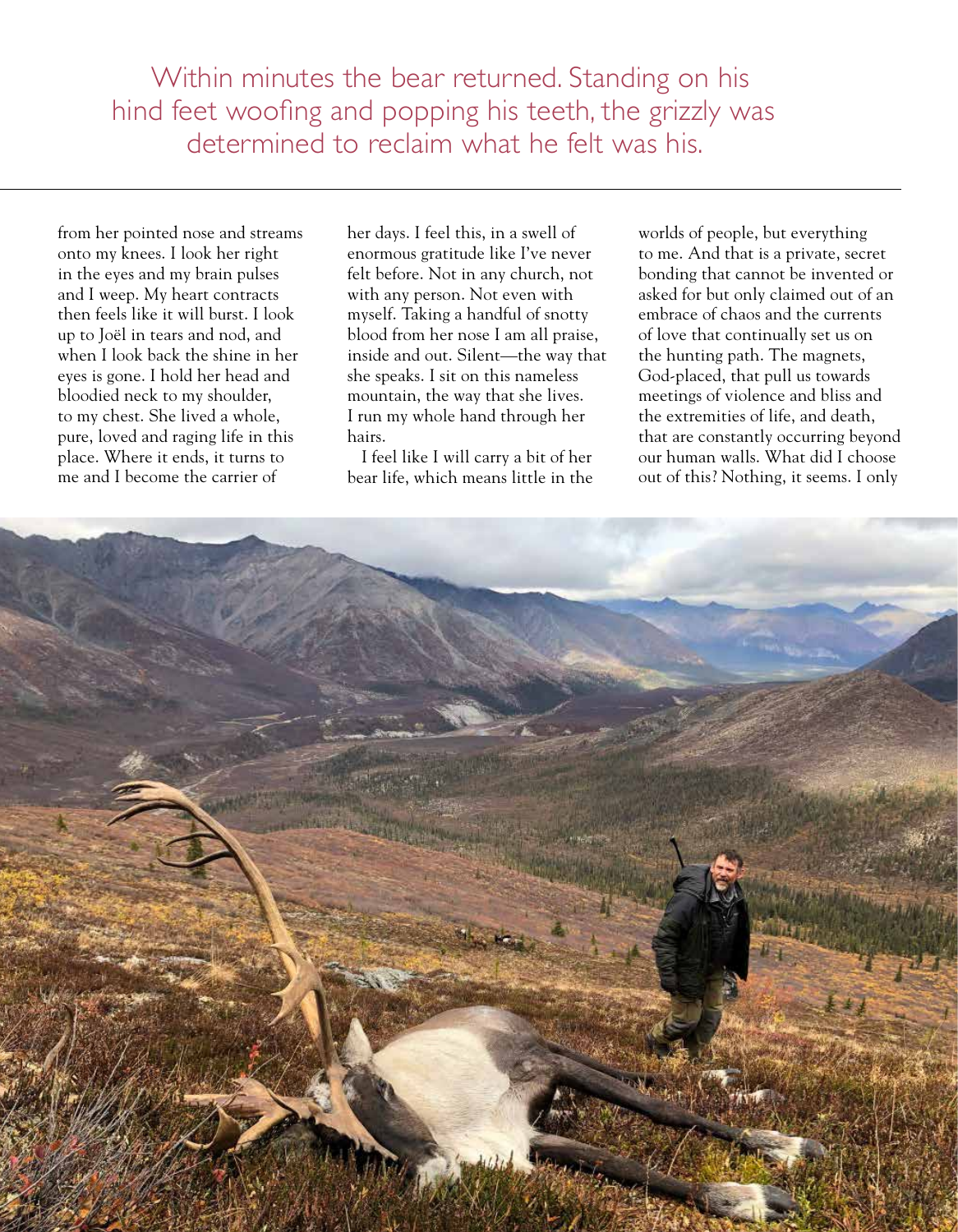

act. And in the act of following what feels right about hunting, and sometimes killing, I receive the blessing in many forms. This form, huge-scale, warm, as much a person as I am, breathed her last into my eyes because I took her life as she takes others. As something will take mine.

Because I am the one left alive, I take the moment it in for both of us.

\*\*\*

At the same time, my dad's shot a moose in a distant valley. We take the horses to him and do the long work of the disassembling. It's not much smaller than a young elephant and it takes more than a day of hard and heavy work to get it loaded onto the horses. On the slog back to camp I turn around and see my dad riding with bloody red moose antlers splayed out behind his packhorse. At sixty-two, leading a dinosaur-looking moose skull at the back of a horse that I know he can't ride very well, he seems incredibly, silently happy. And I am so proud of him.

The next day a plane comes to relieve us of the moose-load, to return Logan to camp to meet his wife and newborn son for the first time in months. I despatch a letter of crazily excited stories and discoveries to my girlfriend. Devin Hyde joins us in Logan's stead, and though it's his first season in the Yukon he seems entirely at home already. The plane lifts off to restore the total silence and we continue down the Little Wind valley, camping and hunting off of our

seven horses.

In the nights, we leave them to graze wild and collect them out of a cold steam each morning. Unsaddled, they look as right in this place as the sheep or moose, and it feels like an honor to have their help in hunting out here. They take us three days south, moving in a proud pack train. We turn the corner of a whole mountain range to enter a thicker forestland. Mist sags into it for several hours each morning, giving some unknown, barbarous thrill to our trek. We're camping in bog-clearings, boreal sinks. We're eating berries off the ground; eating moose heart. Eating bear. We're deep in this valley and I start looking askance at the date of my return home. How will I not stay out here? I wonder.

Joël and I leave a spike camp with an hour before sunset. The valley we enter feels like it exists in another geological era. There's a river in the



bottom of it that cuts out a perfect forty-five degree embankment on both sides. Each side is six stories tall. We saw two brother-moose across the cut and decide to stalk them. I know that we both know there's not one we'll kill, but we give it all our determination and joy. The clouds above are lit purple and pink and the sky looks more like Jupiter's than our own. Every drop of water from the river to the dew on the alder seems to reflect these colors. I feel lightheaded in amazement, until I remind myself that it's not so extra-terrestrial, this world. It's just the corner of our Earth that I'd always wanted to find. Joël and I charge up the colossal trench carrying our paltry weapons, and they might as well be spears because the giant moose lumbering in their time-ignorant intelligence might as well be mammoths. We make of it what we will.

In these places I feel like the hunt—the discovery of the world in front of us—is without an end. Places so old suggest that any beginning's imperceivable anyways.

We hunt caribou, stalking them up to a hilltop where their horns sway in a fog like totems of a forgotten culture. My dad and I each shoot one of the animals that has long made human life in the North possible. We gather up their meat and hides with a primordial kind of gratitude.

My human life in the North is getting more animal. While other great adventures in my life have brought intense realizations, mindbending sights, huge changes to my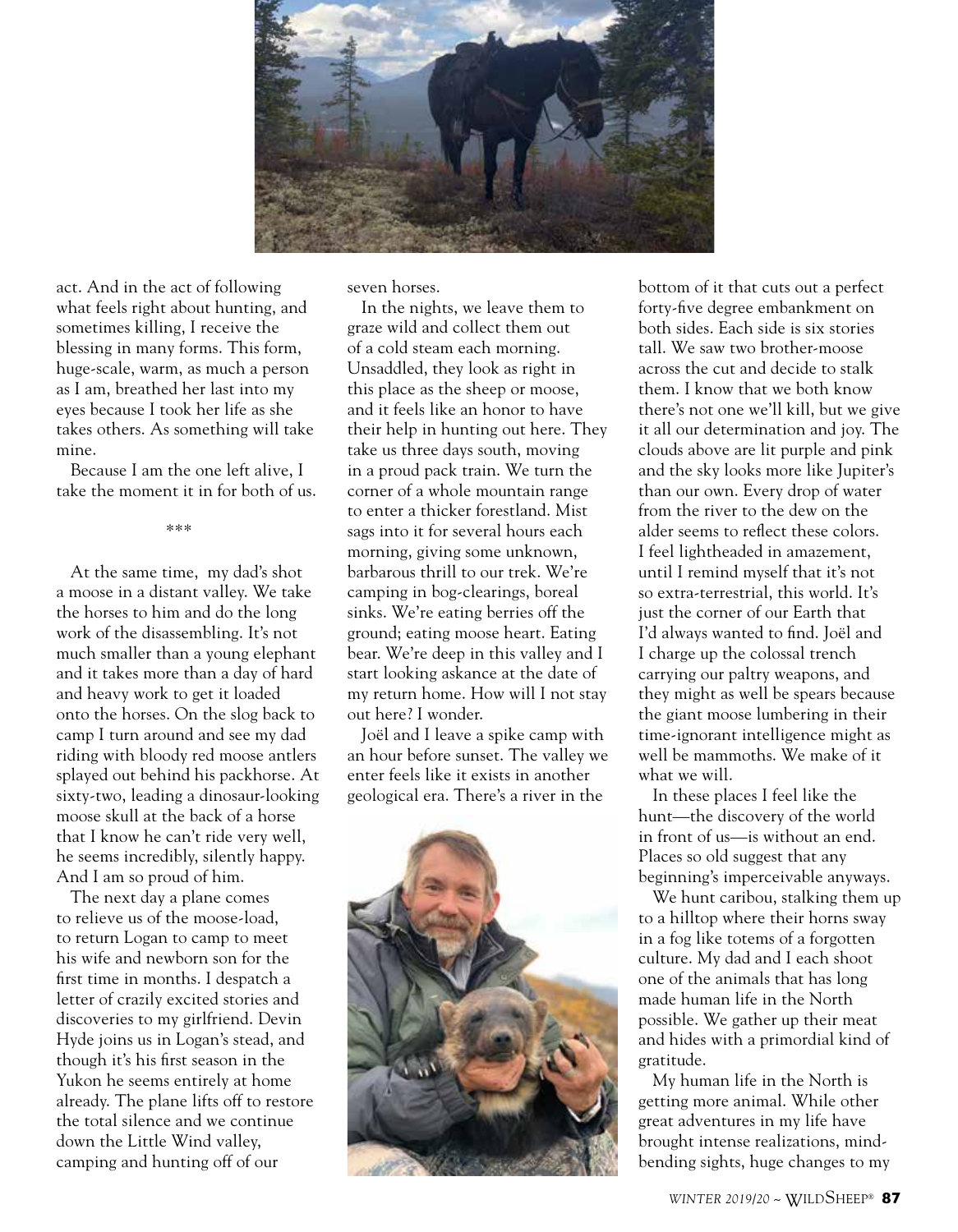being or deeply educating lessons, this one is leading to something different. There's no obvious, graspable revelation in it. I have lost track of the days and feel like I've been out here forever. The boundaries melt away: worries, confusion, order and daily routine have all dissolved from my mind. We

My father shoots the wolverine he has hunted all his life, and we all eat pieces of its wild and precious heart. Joël and I ride out in the last two days to the furthest reaches of the land we'll cross on this voyage. Before we head out, the moon rises red in front of us, roaring with light like a laser. I can see it in all its

they are) are so pure, simple, quietly continuous and far to the beautiful North of our world, on this windless golden morning, that I almost want to cry. Who will know what's simply out here? Who will know how quiet the earth gets on its own. How full of life it really is without us. Floating seeds and little white flies glitter and



sway in the air all over this expanse. And the rocks hold up the soils for the lichens and the branches. And lakes pool just for the shimmering at different spots, different heights of their convenience. And none of it ever needed a mind like mine to live onwards, around this planet forever. I am a welcome visitor in it myself. Here, in the broad alluvial valleys is the pure experience of life if I've ever had it. Or somewhere between me and there.

Beyond me, before there. One day I will stay in that place. That place of observation and prayer. The Now, some may call it. The witnessed forever. Hunting, in its essence, takes me here—to where it can be

accessed. Because now that I have seen the red moon rise like another planet, and shared breath with a bear, and traversed an untouched land with kind and loyal beasts under my legs and walked in the skylines with caribou, I know that I now feel totally at home on this Earth. And my legs tremble with the love of that truth. WS

are exploring, inside and out. On the eighteenth day Joël and I roam pure yellow valleys almost wordlessly and I feel entirely at peace. I think: "Which way is the breeze blowing?" And the only seed in the air drifts past my face, responding. I think: "Thanks." Fifteen minutes later I'm thinking about owls, and an owl lights on a bush beside me, blinks and flies off. As I said, we make of it what we will.

definition, and for the whole ride I contemplate what it means to live on our planet, as opposed to any other…

On one of the last days I sit on a boulder over a whole trisection of yellow draws and hills-becomemountains. The mountains, in their coloured rows, without a scratch of hindrance on them (they don't even give the impression of ever having been seen by humans. So themselves